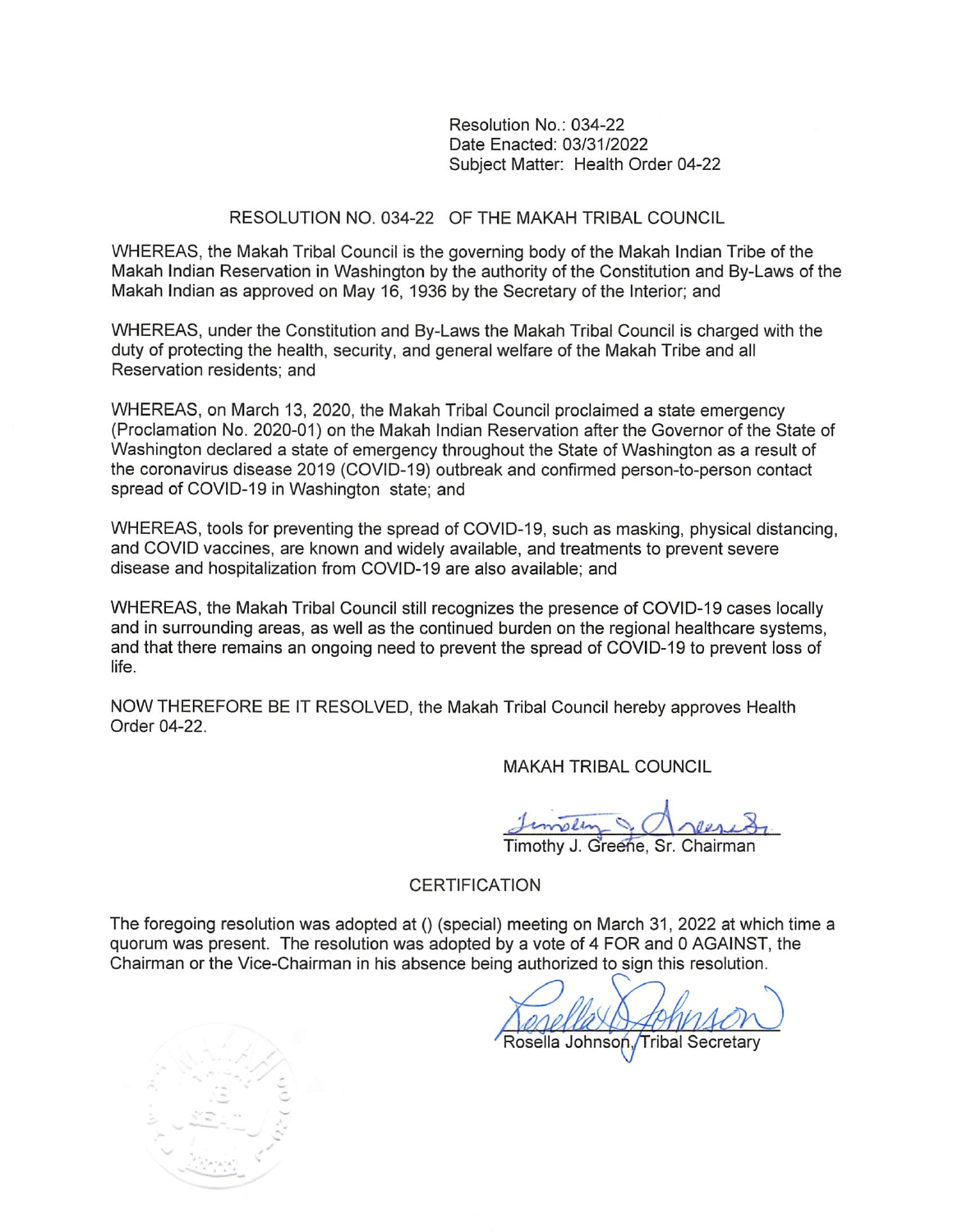

### **HEALTH ORDER 04-22 OF THE MAKAH TRIBAL COUNCIL Effective 04.01.22**

*Please read the following Order carefully. Persons or entities who commit multiple violations of this order may be subject to criminal prosecution and/or arrest.* 

Pursuant to the inherent and constitutional authority of the Makah Tribal Council, the Makah Tribal Council hereby **ISSUES THE FOLLOWING ORDER:** 

# **I. Background and Definitions**

The virus that causes Coronavirus Disease 2019 ("COVID-19") is easily transmitted between individuals and can be transmitted even by persons who do not appear to have any symptoms of the disease. Group settings provide optimal conditions for transmittal.

The first Health Order in response to COVID-19 (Health Order 01-20) was issued on March 20, 2020 in light of the existence of over 1,376 confirmed cases of COVID-19 in the State of Washington, as well as at least 74 deaths due to the disease. The Makah Tribal Council has issued subsequent Health Orders 02-20 on June 8, 2020, 03-20 on July 8, 2020, 04-20 on September 24, 2020, 05-20 on October 14, 2020, 06-20 on November 16, 2020, 07-20 on November 18, 2020, 08-20 on December 4, 2020, 09-20 on December 15, 2020, 01-21 on January 8, 2021, 02-21 on February 16, 2021, 03-21 on March 22, 2021, 04-21 on July 6, 2021, 05-21 on August 3, 2021, 06-21 on September 5, 2021, 07-21 on September 17,2021, and 08-21 on October 15. 09-21 on November 19, 2021 and 03-22 on March 15, 2022. As of March 28, 2022, there has been over 1,454,772 confirmed and probable cases in Washington State, including 11,247 cases and 492 hospitalizations in Clallam County and 489 cases on the Makah Reservation, and at least 12,478 deaths in Washington State.

The Makah Tribal Council recognizes the need to preserve life and protect all members of the community on the Makah Reservation, especially our members most vulnerable to experiencing serious illness (i.e. seniors aged 60 and older and persons with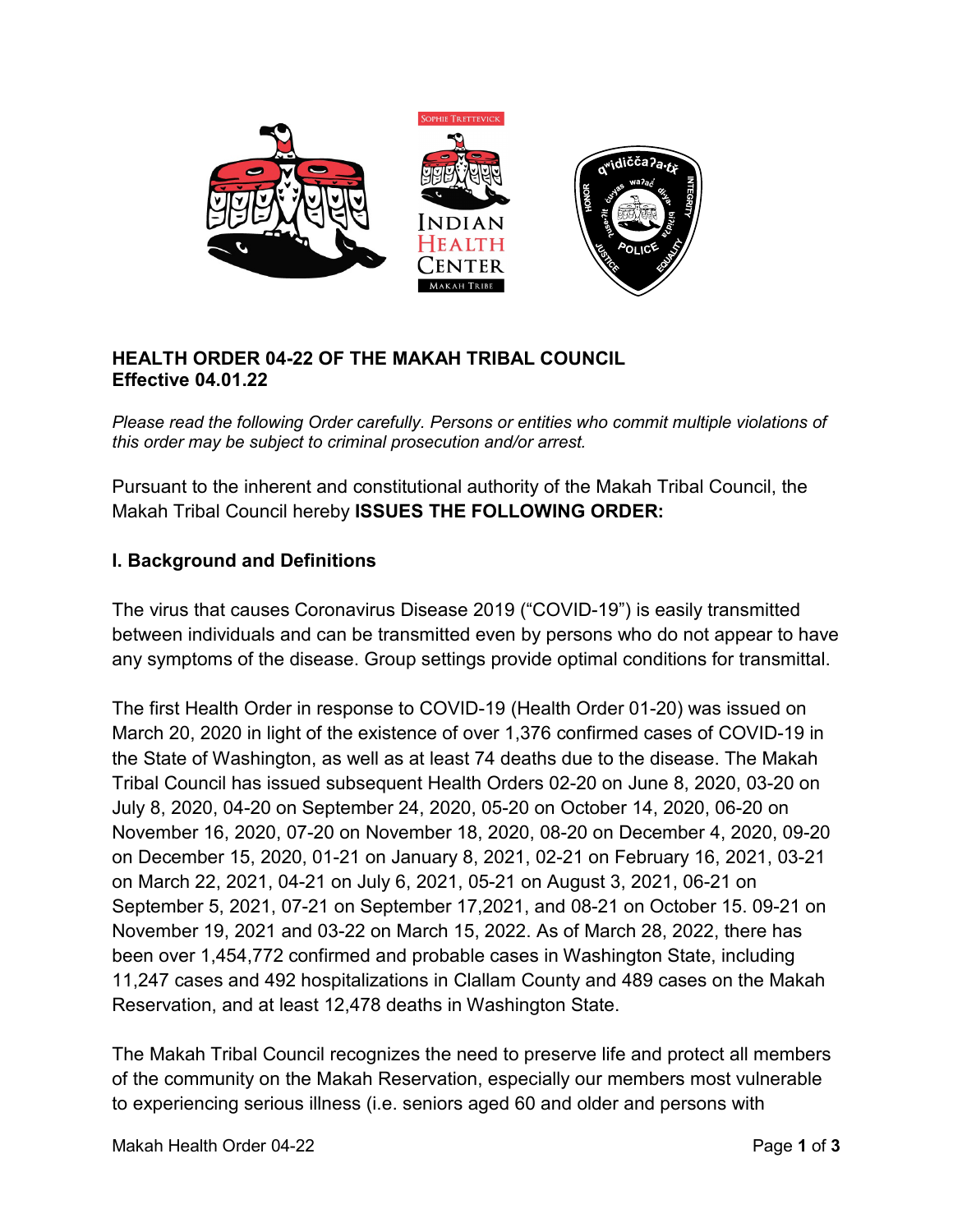underlying conditions). Because of the rapid spread of the virus, it is necessary to proactively enforce modifications in community and social behaviors to prevent unnecessary death.

For the purpose of this health order, people are considered fully vaccinated for COVID-19 >2 weeks after they have received the second dose of a 2-dose series vaccine (i.e. Moderna or Pfizer) or >2 weeks after they have received a single-dose vaccine (i.e. Johnson and Johnson)

# **II. Makah COVID-19 Public Health Protocols are no longer in effect. Individuals are required to follow Makah Law & Order Code Title 14: Communicable Disease Code, CDC and local health jurisdiction mandates, recommendations and guidelines.**

The mask mandate was lifted for the community on Tuesday, March 15, 2022. However, it is highly recommended that people continue to wear a mask, preferably N95 or KN95, and especially high risk people. Local Businesses may require local and visiting customers to wear a mask when frequenting their business and they must comply.

Makah Proclamation #01-22 for the pandemic declaration shall remain in effect until such time the Makah Tribal Council rescinds the Order.

The Checkpoint will be removed as of April 1, 2022 and the Makah Tribal Council reserves the option to reinstate the Checkpoint should they deem necessary.

## **III. Visitors to the Makah Indian Reservation**

Non-Makah Personal Visitors are allowed on the Makah Reservation and are not required to provide official vaccination documentation in order to access the reservation.

Non-Makah Personal Visitors to the Makah Indian Reservation are required to follow all approved safety protocols, health orders and laws as stated in Section II above.

Non-Makah Business Visitors are allowed on the Makah Reservation and are required to follow all approved safety protocols, health orders and laws as stated in Section II above.

COVID testing is not required prior to arrival.

Mask Policy – It is highly recommended that people wear a mask, preferably N95 or KN95, especially those with underlying health conditions.